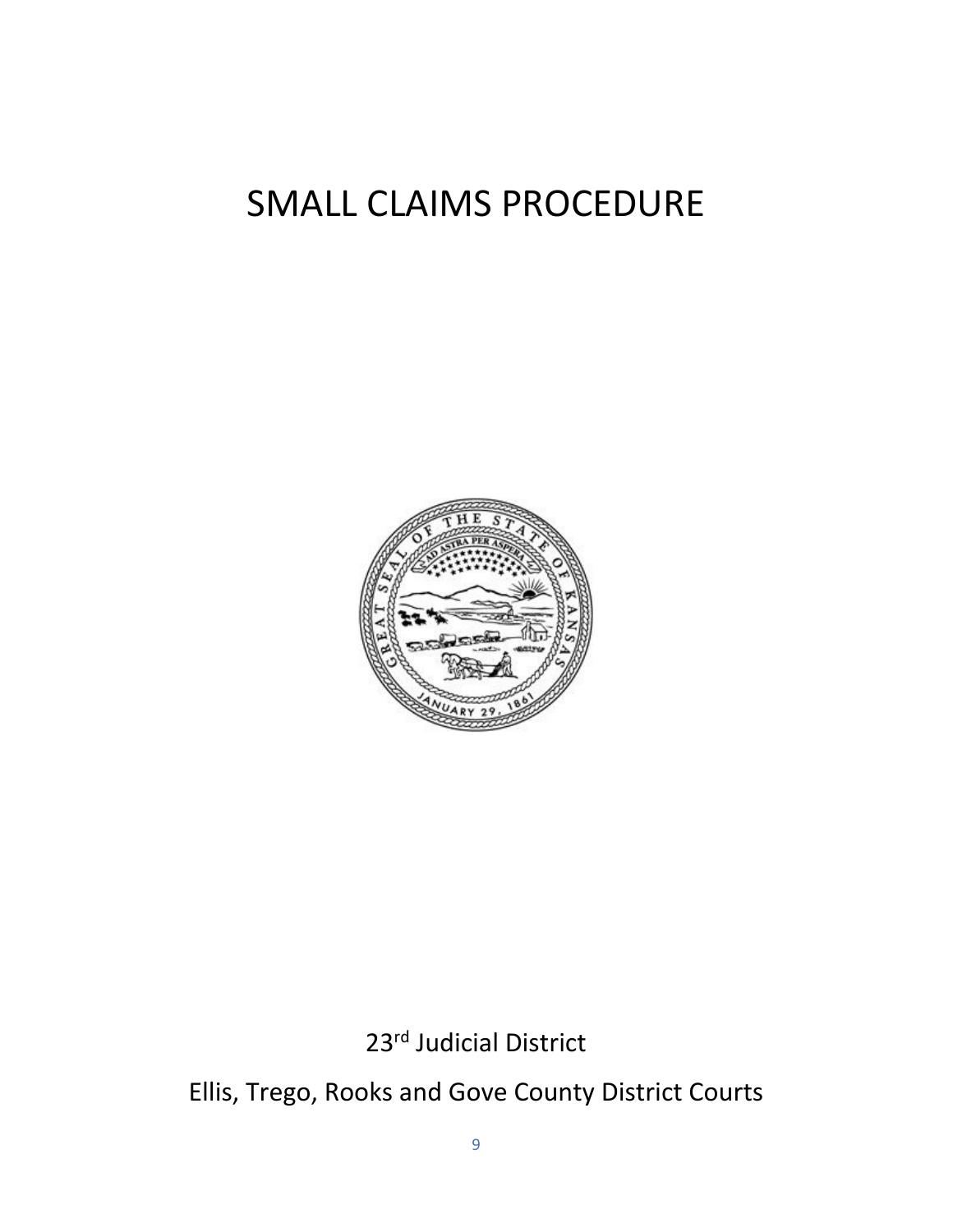### Small Claims Party:

Please follow these instructions in filing your small claims case:

1. Read this instruction booklet, which contains important information about opening a small claims case.

2. Fill out the Petition. It is very important that you give all the correct contact information in case the court needs to contact you if any problems arise. Also be sure to put the correct information about the person you are suing, including the location where they will receive your petition (see page 3 & 4 for details).

3. File your petition in the office of the Clerk of the District Court located at the appropriate District Court Address below. A clerk will notarize your petition for you at the counter so long as you have a government issued ID with you. If you wish to mail in your petition, you will need to have your petition notarized in advance.

4. You will also need to bring with you the filing fee and a separate check or money order for the sheriff's service fee.

5. When you file your petition, a hearing date will be set, summons sent to the defendant and a notice of hearing sent to you.

**The defendant must be served with the summons in order for you to receive judgment. You must check with the clerk's office approximately two weeks before your scheduled court date to see if the defendant was served.**

Remember: Court personnel CANNOT give you legal advice and you cannot appear on behalf of anyone else. If you should have any questions about your case or the proceedings, you should contact an attorney or call the Access to Justice Advice Line, 1-800-675-5860 or contact the appropriate District Court using the information below

| <b>Ellis County District Court</b> |                    | Trego County District Court Rooks County District Court Gove County District Court |                  |
|------------------------------------|--------------------|------------------------------------------------------------------------------------|------------------|
| 107 W 12 <sup>th</sup> Street      | 216 N Main Street  | 115 N Walnut Street                                                                | 420 Broad Street |
| Hays, KS 67601                     | Wakeeney, KS 67601 | Stockton, KS 67669                                                                 | Gove, KS 67736   |
| 785-628-9415                       | 785-743-2148       | 785-425-6718                                                                       | 785-938-2310     |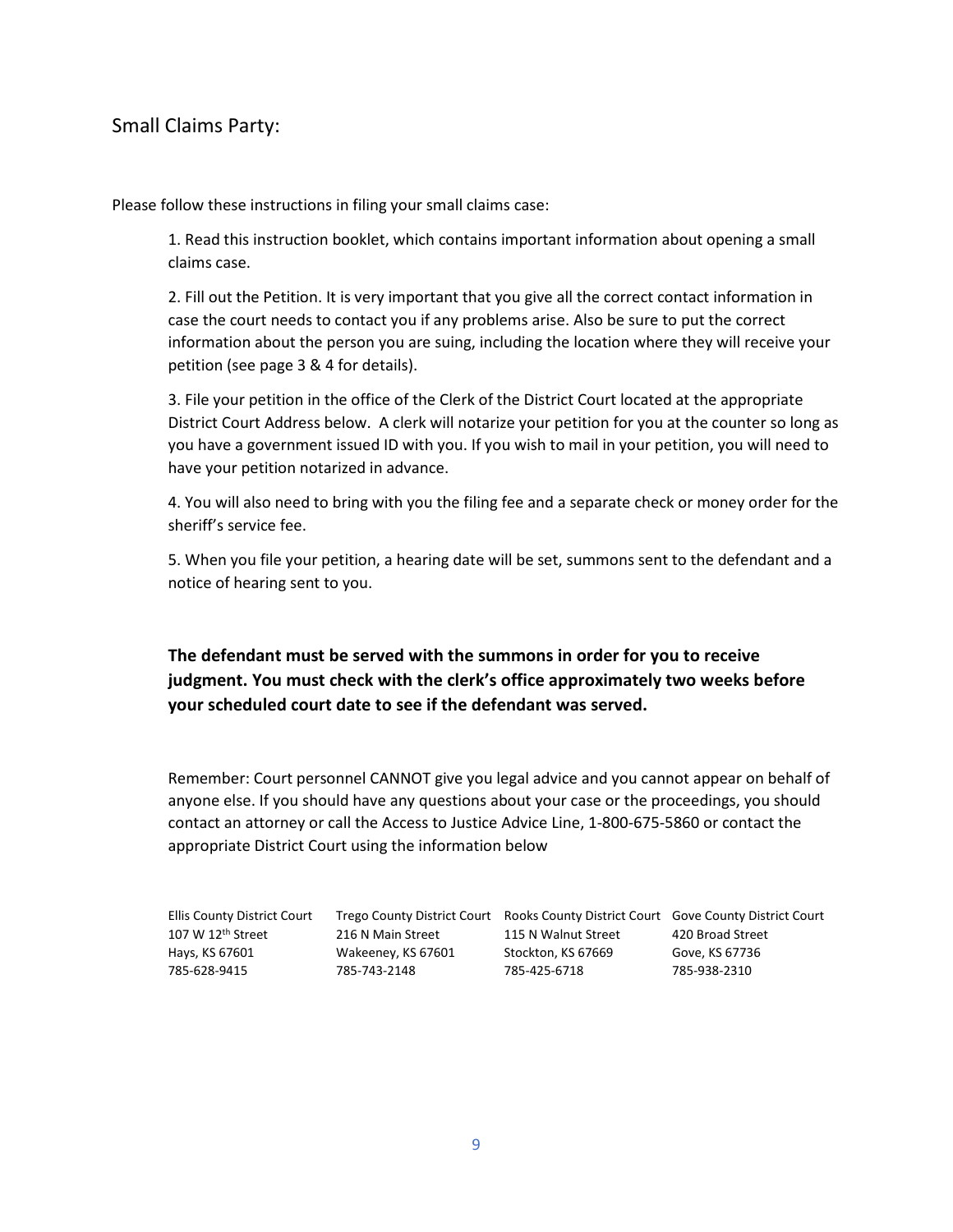## INDEX

| What Should The Plaintiff Do If The Defendant Settles The Dispute Before Trialpage 4 |
|--------------------------------------------------------------------------------------|
|                                                                                      |
|                                                                                      |
|                                                                                      |
|                                                                                      |
|                                                                                      |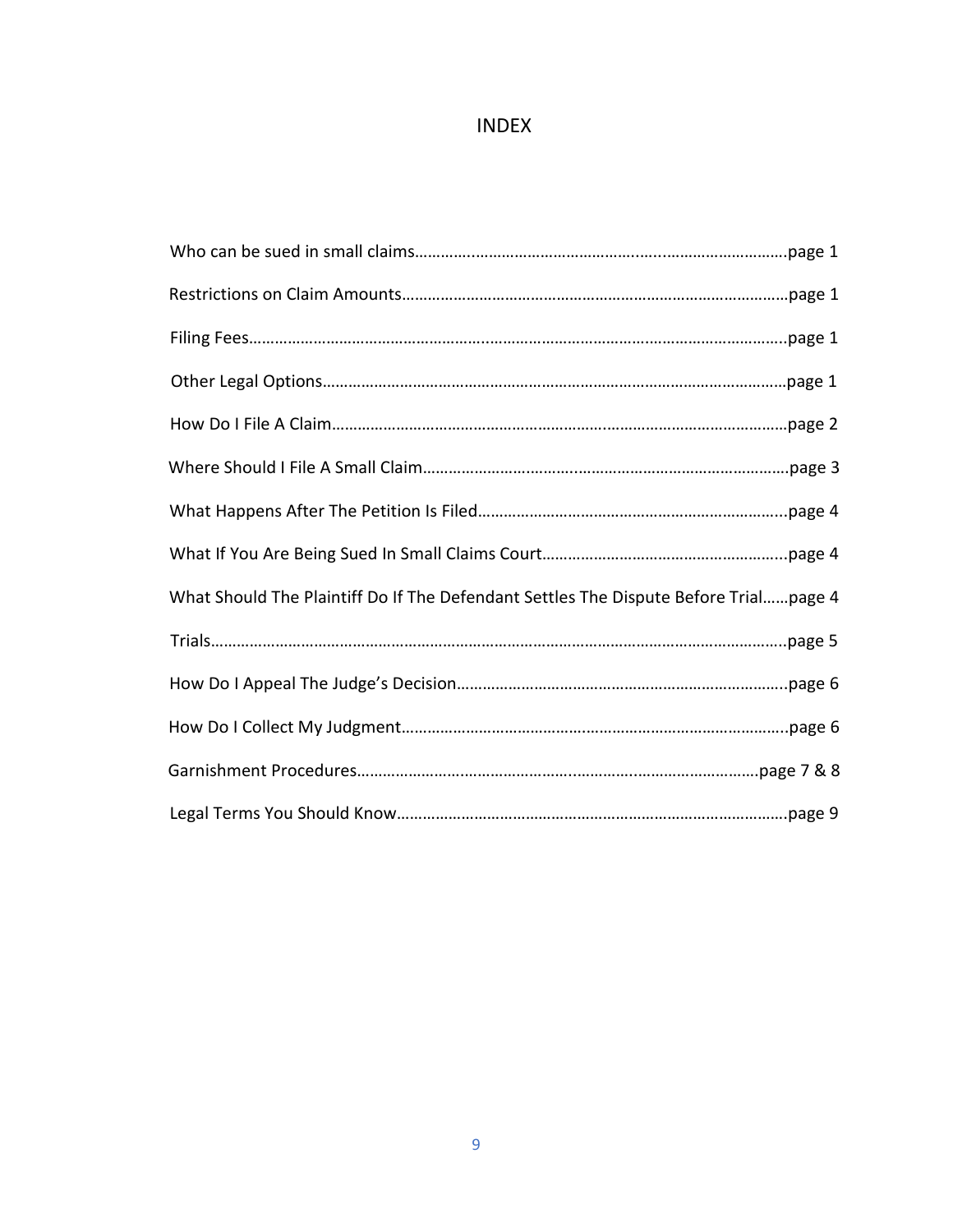# **SMALL CLAIMS PROCEDURES**

This brochure will help you decide whether to use a Kansas Small Claims Court to assist in resolving a problem. It describes the procedures used in the Twenty Third Judicial District. Procedures may vary slightly from county to county.

The court cannot guarantee your success, nor will it collect judgments for you. Neither court personnel nor the judge can give you legal advice about a small claims case.

#### **Who can be sued in small claims court?**

You may sue any person or business you believe owes you money or property. You may not use small claims to sue a state, city, or other governmental unit or agency.

#### **Are there restrictions on the amount of my claim?**

Claims may not be greater than \$4,000, plus interest, costs, and any special damages or penalties provided by law.

#### **Who may sue in small claims court?**

To file you must be 18 years of age or be an adult representative filing on behalf of a minor child. Any business other than collection agencies may use small claims court. No one can file more than twenty (20) cases during one calendar year (January 1 - December 31).

#### **What is the filing fee?**

The filing fee for a claim of \$500 or less is \$47.50.

The filing fee for a claim of \$500.01 - \$4000 is \$67.50.

The Sheriff has a service fee of \$15 per address to serve the summons. This is a separate payment made to the Sheriff and must be made with check or money order.

#### **What legal options are open to me besides small claims court?**

If you have a complex case or one that involves a claim of more than \$4,000, you may wish to consult an attorney about other forms of legal action. An attorney can tell you what these other actions will cost and can help you decide what course is best for you. The court cannot advise you in this matter.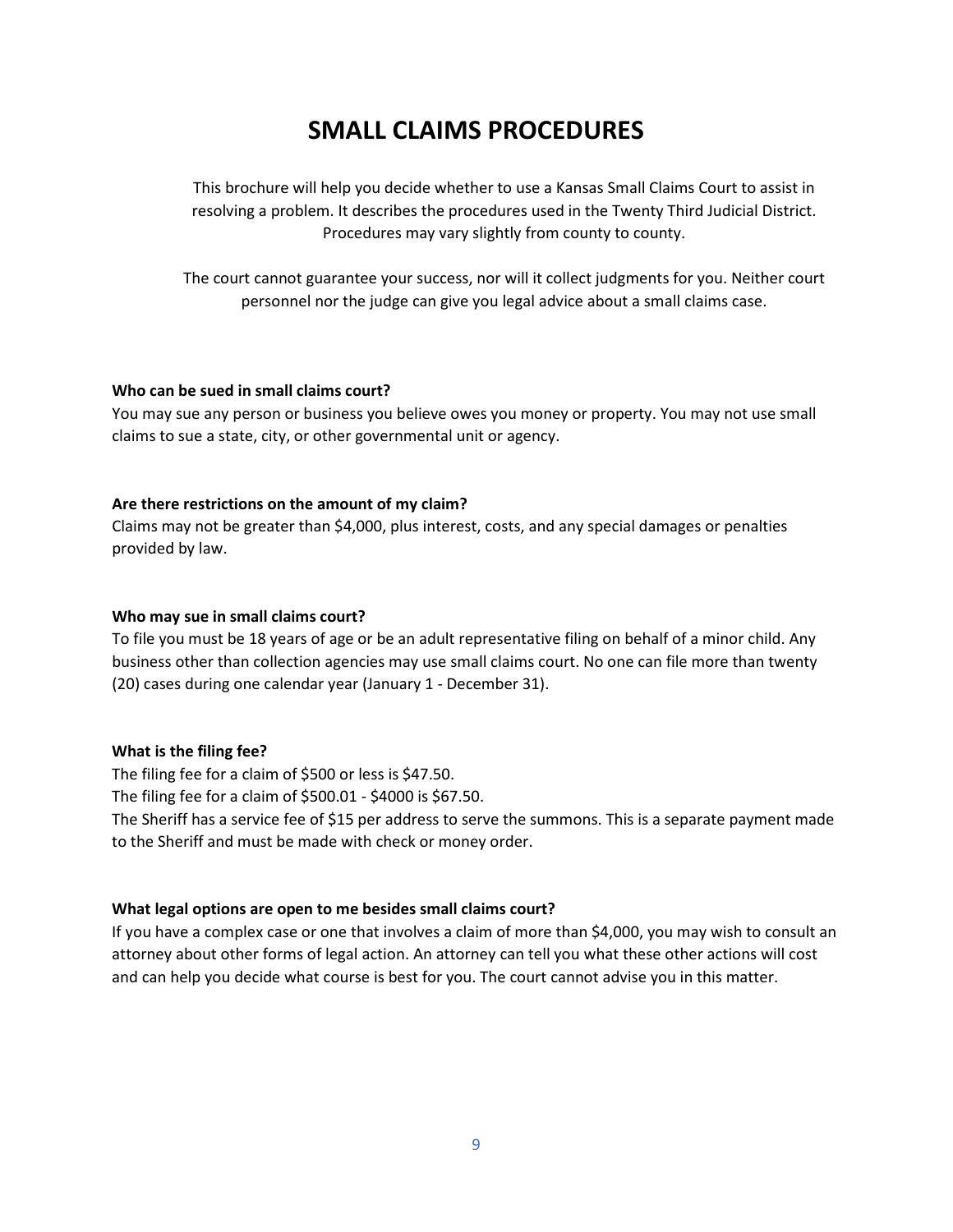#### **How do I file a claim?**

To file a case, you must fill out a petition which states your name and address, the name and address of the person you are suing, the amount of money you claim or the property you seek to have returned to you, and the reasons you are asking for the money or property.

Your petition must be filed in the office of the Clerk of the District Court. When you go to the clerk's office to file a petition, you should bring with you the required filing fee and service fee, and should have the following information:

- 1. The exact amount you want to recover, including interest you claim is owed.
- 2. The exact description of any property you seek to recover.

3. The name and address of the person you are suing, or if a business, the exact name and address of the owner of the business. If a corporation, the name and address of the registered agent, which may be obtained by contacting the Kansas Secretary of State.

4. A description of the incident or event which gave rise to your claim.

If you decide to use the small claims procedure, you may obtain forms from the Clerk of the District Court. You may fill out the petition and summons at the clerk's office or you may take the forms home to complete and file later. **The petition must be typed or printed legibly in blue or black ink** and must be signed in front of a notary public or Deputy Clerk of the District Court. You must have proof of identification at the time of signing. **You must provide an original petition and one copy per defendant at the time of filing.** You will be charged for copying expenses if an insufficient number of copies are furnished.

The Sheriff will serve the defendant by **certified mail** unless you file a written request for personal service with your petition.

The person you sue cannot be served with a summons at work unless you have filed an affidavit stating that the defendant is a nonresident of Kansas but employed in Kansas, or that you do not know the defendant's place of residence. The sheriff must be able to locate the person to be sued so he or she can be legally served with the summons to appear in court. It is your responsibility to provide the correct addresses on the forms.

The court will only have jurisdiction to hear the case if the defendant is actually served at the address you provide. The filing fee and service fee will NOT be refunded if service is not obtained.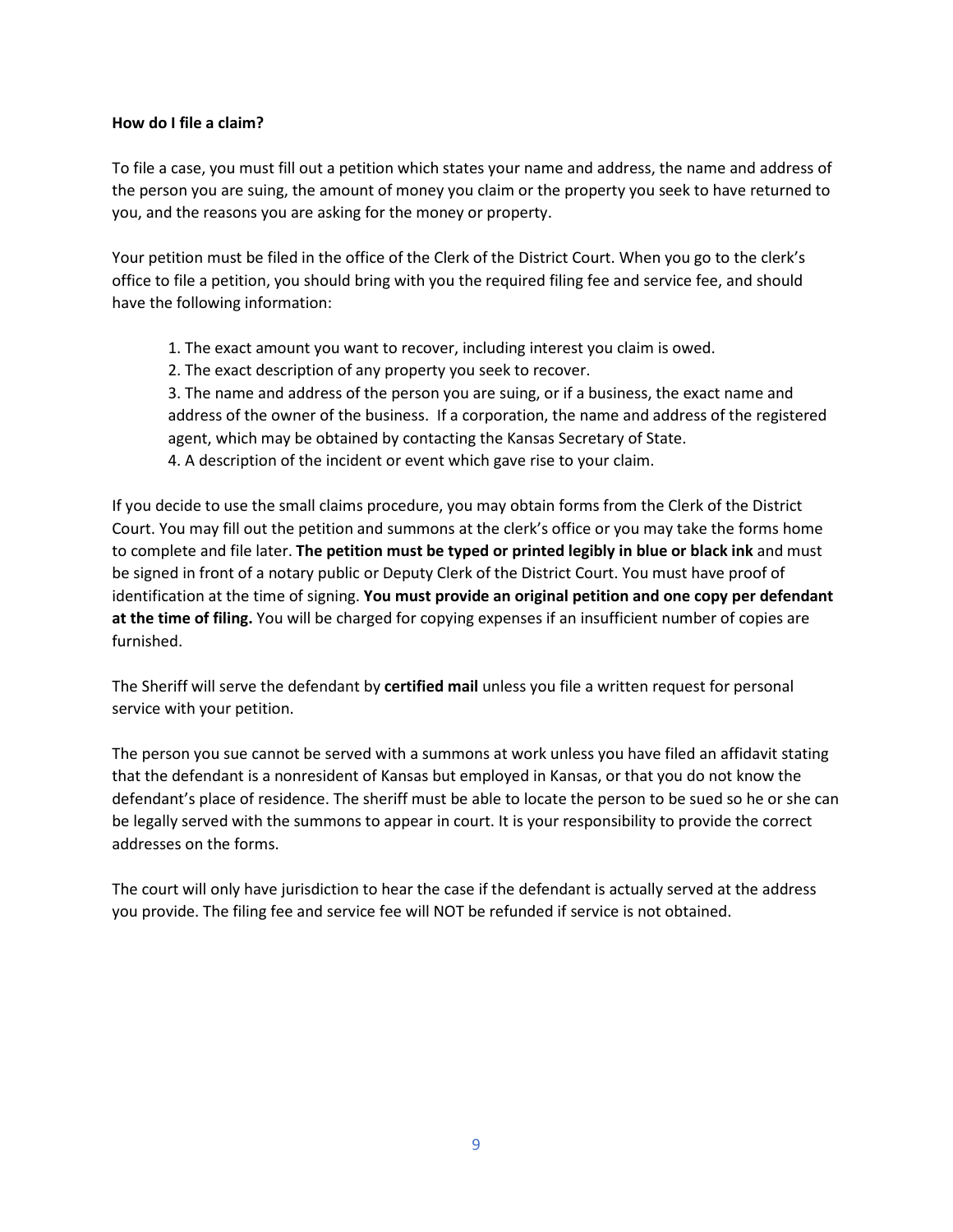#### **Where should I file a small claim?**

If you are suing a Kansas resident you may file your case in the district court of the county in which:

1. The defendant lives;

2. You live, if the defendant is served there;

3. The defendant works, if the defendant is served there;

4. The property to be recovered is located (if the action is to recover the possession of property);

5. The estate of a decedent is being probated if:

(a) The decedent would have been a co-defendant, and

(b) A claim has been duly exhibited in the probate proceeding;

6. The incident about which you are suing occurred only if the defendant resided in that county when the incident occurred.

If you are suing a Kansas corporation or a foreign corporation qualified to do business in Kansas, you may file your case in the district court of the county in which:

1. The defendant has a registered office;

2. The defendant is doing business at the time the suit is filed;

3. The county where the incident about which you are suing occurred;

4. The property to be recovered is located (if the action is to recover the possession of property).

If you are suing someone who does not reside in Kansas or a corporation which is not qualified to do business in this state, you may file your case in the district court in which:

1. You live;

2. The defendant can be and is served;

3. The defendant is doing business at the time your case is filed;

4. The property to be recovered is located (if the action is to recover the possession of property);

5. The defendant has property; or

6. The incident about which you are suing occurred.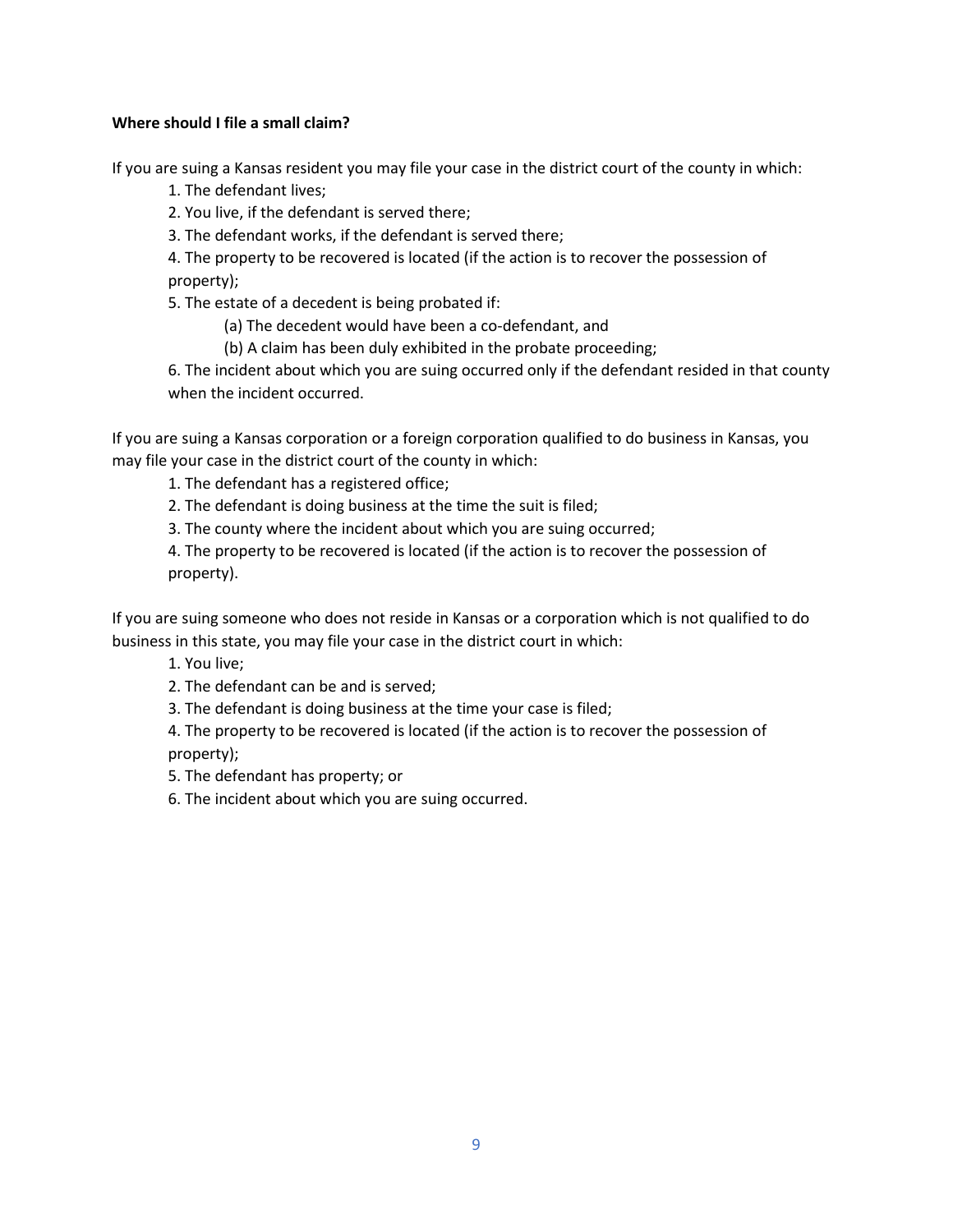#### **What happens after the petition is filed?**

A trial date will be set at the time the petition is filed. The sheriff will attempt to serve the defendant at the address you've provided on your petition and summons. If the defendant cannot be located, the trial will be continued in court, or you may call the Clerk's office and request a continuance at least 3 days prior to your court date. If you subsequently find another address where the defendant may be served, you must fill out an alias summons (second summons), pay another \$15.00 service fee, and the sheriff will try to serve the defendant again.

#### **What if you are being sued in small claims court?**

If you are sued and you agree that you owe the other party money or property you may pay what you owe or return the property and you will not have to appear in court. Be sure that the court is notified in writing of any settlement of the suit. If you do not settle the claim against you before the trial date, you must appear in court at the time scheduled or the judge can rule against you. If the judge rules against you, you will have a legal obligation to pay what the judge orders you to pay. However, you may appeal the judge's decision (see p. 5).

If you have a claim against the plaintiff in connection with the same matter, you may file a counterclaim. Fill out the "defendant's claim" form that comes with the summons and return it to the office of the Clerk of the District Court as soon as possible. You may be responsible for the payment of additional court costs if your claim is more than the amount authorized for the original filing fee.

#### **What should the plaintiff do if the defendant settles the dispute before trial?**

If the defendant pays your claim before the trial, you must notify the court in person or in writing by doing an order of dismissal and filing it with the court.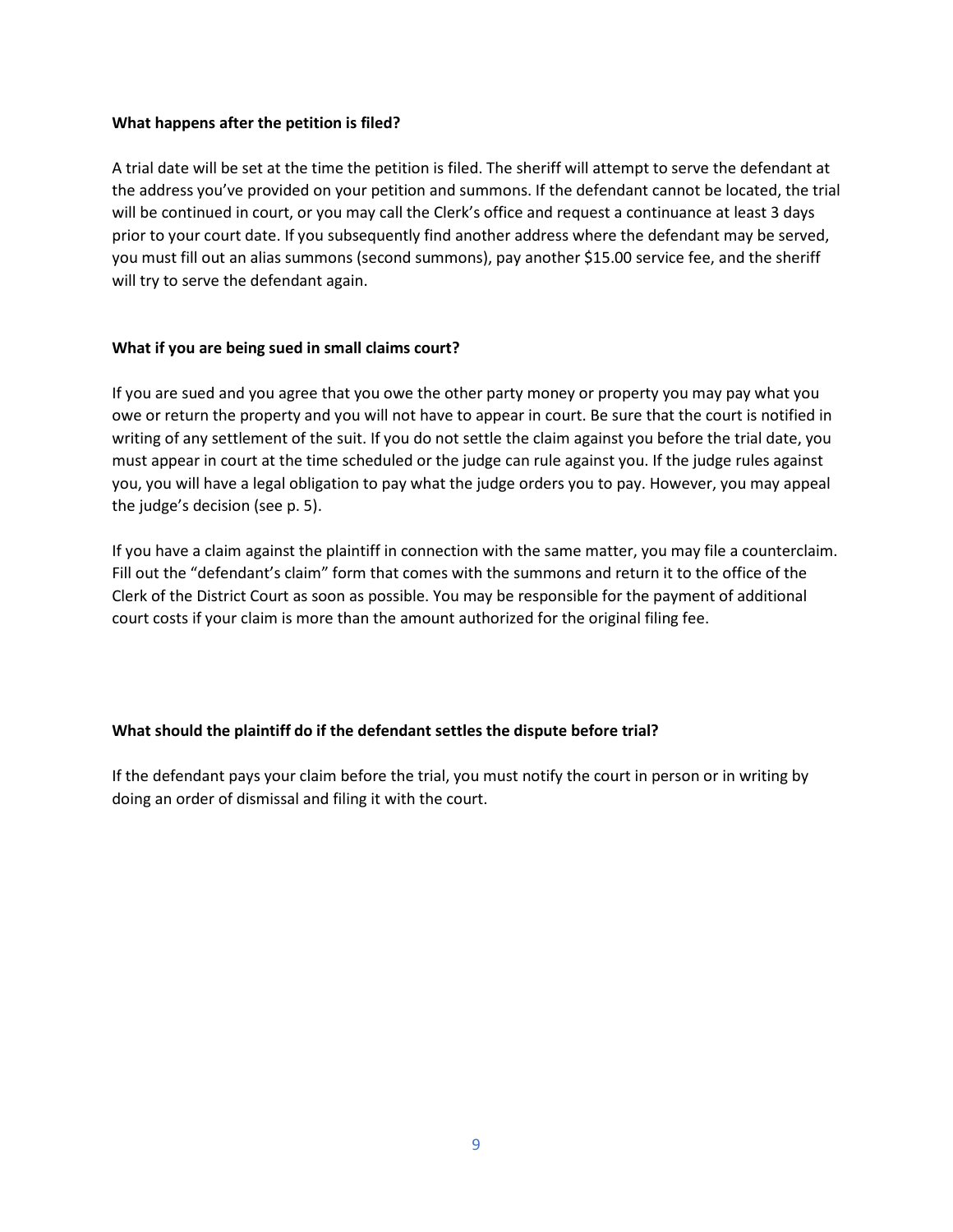#### **Trials**

For good cause shown, the judge may grant a change of the date of trial. The party who is seeking to change the date must contact the court **at least 3 days prior to the hearing** to request the change. Whether or not a continuance (change in date) is granted is entirely within the discretion of the judge.

Parties should report to the hearing. Each case is allotted 15 minutes and trials are conducted informally by the judge. Parties must present their own cases and may not be represented by an attorney. The plaintiff has the burden to prove that he or she is entitled to prevail on his or her claim. If a counterclaim is filed, the defendant has the burden to prove he or she is entitled to prevail on his or her claim.

Each party should bring to trial all documents and other exhibits necessary to prove his or her claim.

It is each party's responsibility to summon to court the witnesses necessary to present his or her case. If the attendance of a witness cannot be arranged by agreement with the witness, you may file a written request to have a subpoena issued for the witness. The written request must be filed with the clerk of the court at least eight (8) working days prior to the date of the trial and must be accompanied by a check for \$10.00 plus mileage from the witnesses home to the courthouse made payable to the witness. The judge may not consider the written statements of witnesses who are not present at trial.

Judgment will be rendered by the judge after both parties have had an opportunity to present their cases. If the defendant does not appear, plaintiff may be granted a default judgment. If the plaintiff fails to appear, the court may dismiss the case. If a defendant's claim has been filed, the defendant may be granted a default judgment against the plaintiff if the plaintiff fails to appear.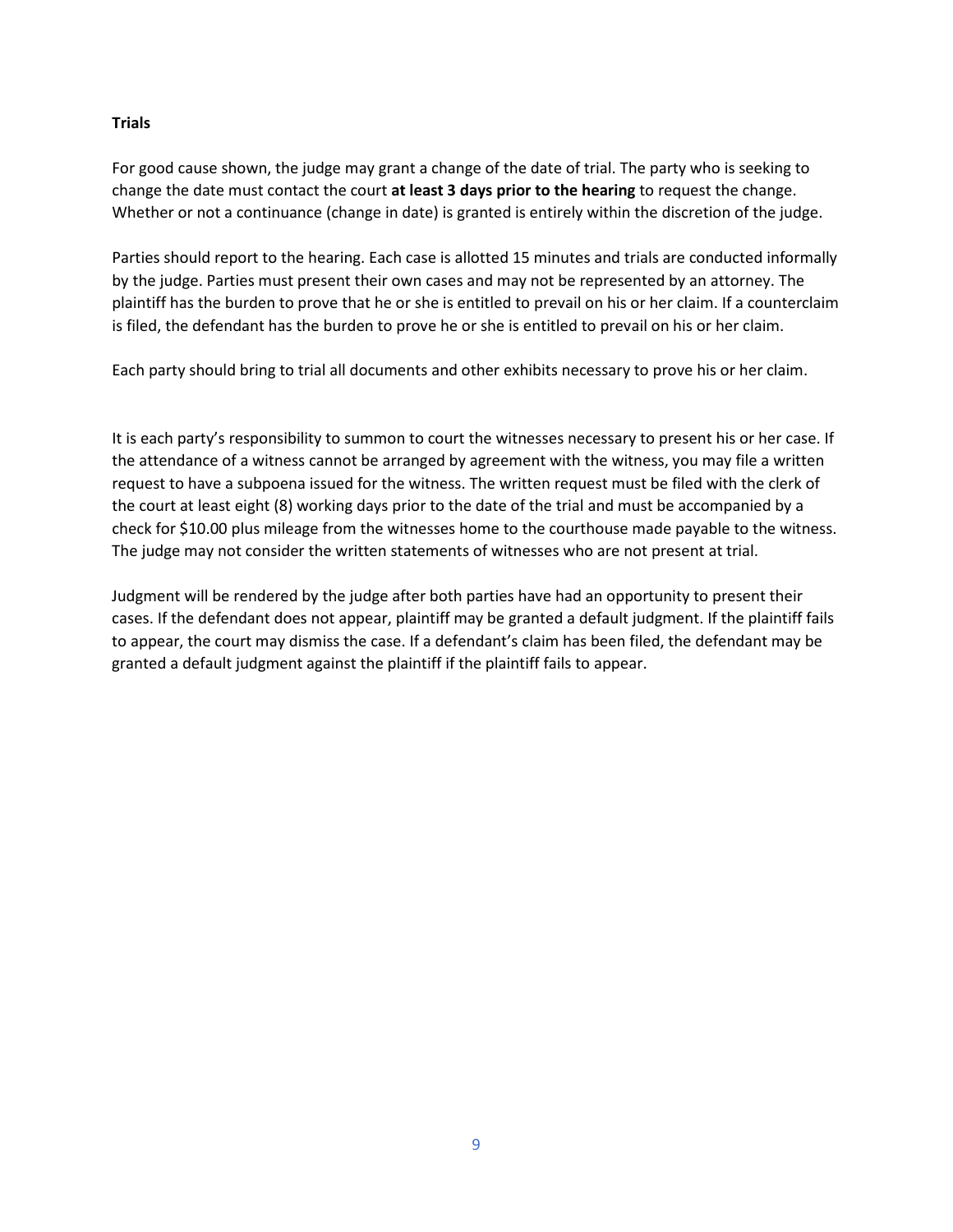#### **How do I appeal the judge's decision?**

Any party has the right to appeal by filing a "Notice of Appeal" with the Clerk of the District Court within fourteen (14) days of the date judgment is entered. A filing fee of **\$195.00** must accompany the Notice of Appeal. A new trial will be held before a district court judge other than the judge from whom the appeal is taken. Either party may be represented by an attorney at the new trial. If you appeal but do not prevail, you will be required to pay the reasonable attorney's fees of the other party.

#### **How do I collect my judgment?**

You may hire an attorney to help you collect the judgment or you may attempt to collect the judgment yourself. When judgment is granted in your favor you are given a "Judgment Debtor's Statement of Assets" form to help in the collection process. Unless an appeal has been filed or full payment has been made within 15 days of the date of judgment, the judgment creditor is required to:

1. Send a copy of the journal entry of judgment and the blank "Judgment Debtor's Statement of Assets" form to the judgment debtor.

2. File proof of mailing (Form 3817 from the US Post Office) with the clerk of the district court. The debtor has 30 days to either pay the judgment or complete the "Judgment Debtor's Statement of Assets" form and return it to the Clerk, who will send a copy to the creditor.

If the debtor does not pay the judgment or return the statement, the creditor may request that the debtor be called into court to show cause why he or she should not be punished for contempt of court. The clerk of the district court has a form for this procedure that you will need to complete.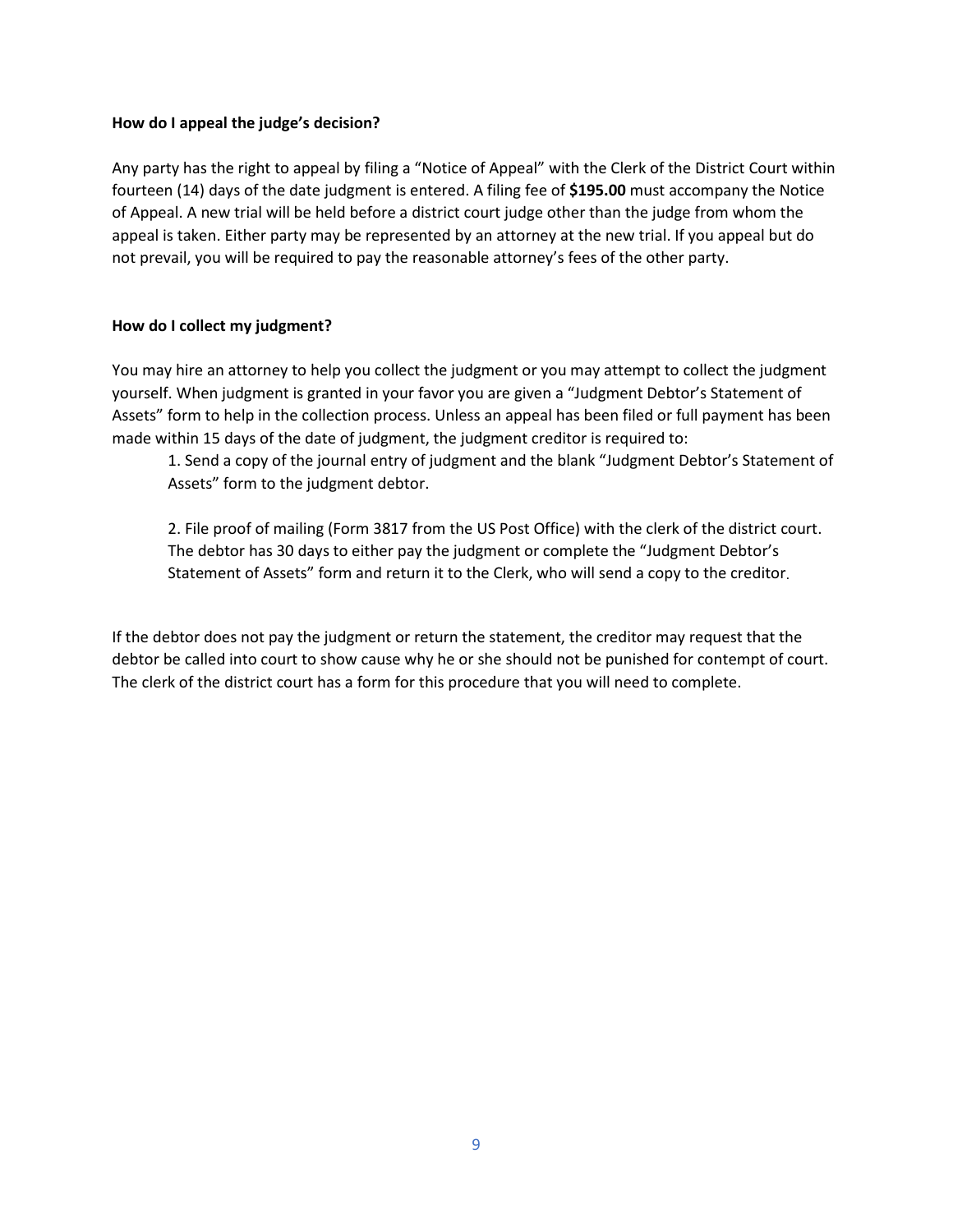#### **Garnishment Procedures**

#### General Rules:

A request for garnishment may be filed fourteen (14) days after judgment if no payment has been made.

A garnishment is used to attach a bank account (other property) or to attach wages (earnings). You must provide the address for the garnishee, plaintiff, and defendant and must fill out a Request for Garnishment. A garnishee is the person or place of business that you wish to have withhold the judgment debtor's money. This form is available in the office of the court clerk. The first Answer of Garnishee for earnings will cover the month of the day when the order of garnishment is served. All subsequent Answers will cover a calendar month. The Answer of Garnishee for non-earnings will cover money or property being held by the garnishee on the day the order of garnishment is served.

You are allowed to request two garnishments per month per defendant, but only one may be made against earnings in a given month. You must fill out a new Request for Garnishment form each time you wish to garnish non-earnings. For earnings garnishment, you will file only one Request for Garnishment. This will be a standing garnishment and continue month-to-month for that employer until you release the garnishment by filing a Release of Garnishment. You must file a Release of Garnishment in order to garnish a different place of employment.

#### Procedure:

Fill out a request for garnishment form and file it with the clerk's office, along with a \$12.50 filing fee and a separate payment of \$15 for the Sheriff's service fee. The clerk will then issue an order of garnishment and have the sheriff serve it upon the garnishee.

You must send a Notice of Garnishment to the judgment debtor, along with a Notice of Exemptions and Request for Hearing form, which can be obtained at the clerk's office. These forms are to be mailed to the judgment debtor. If the judgment debtor requests a hearing, the clerk will set the hearing as soon as possible, and the judgment debtor must mail notice to the judgment creditor.

For earnings garnishments, the garnishee has until the 15th of the month to file an answer. The earnings garnishment answer will be sent directly to you and the judgment debtor, within 15 days following the end of each month. If the garnishee states that the judgment debtor is not an employee, you must file a Release of Garnishment with the clerk. You may not file subsequent Request for Earnings Garnishments until this has been done. If the employer is holding money, they should automatically send the money to you after a 10 day waiting period.

For non-earnings garnishment, the garnishee has 10 days to file an answer. This answer is filed with the Clerk of the Court. If anything is being held, you will need to fill out an Order to Pay In form at the Clerk's office, which may be used to release the garnishment, do a partial release, or order the money being held by the garnishee paid to you. The judge may sign the Order to Pay In after a 10 day period. A copy will be sent to the garnishee, instructing it how to pay the money it holds. Within 10 days after the garnishee files its answer, the plaintiff and defendant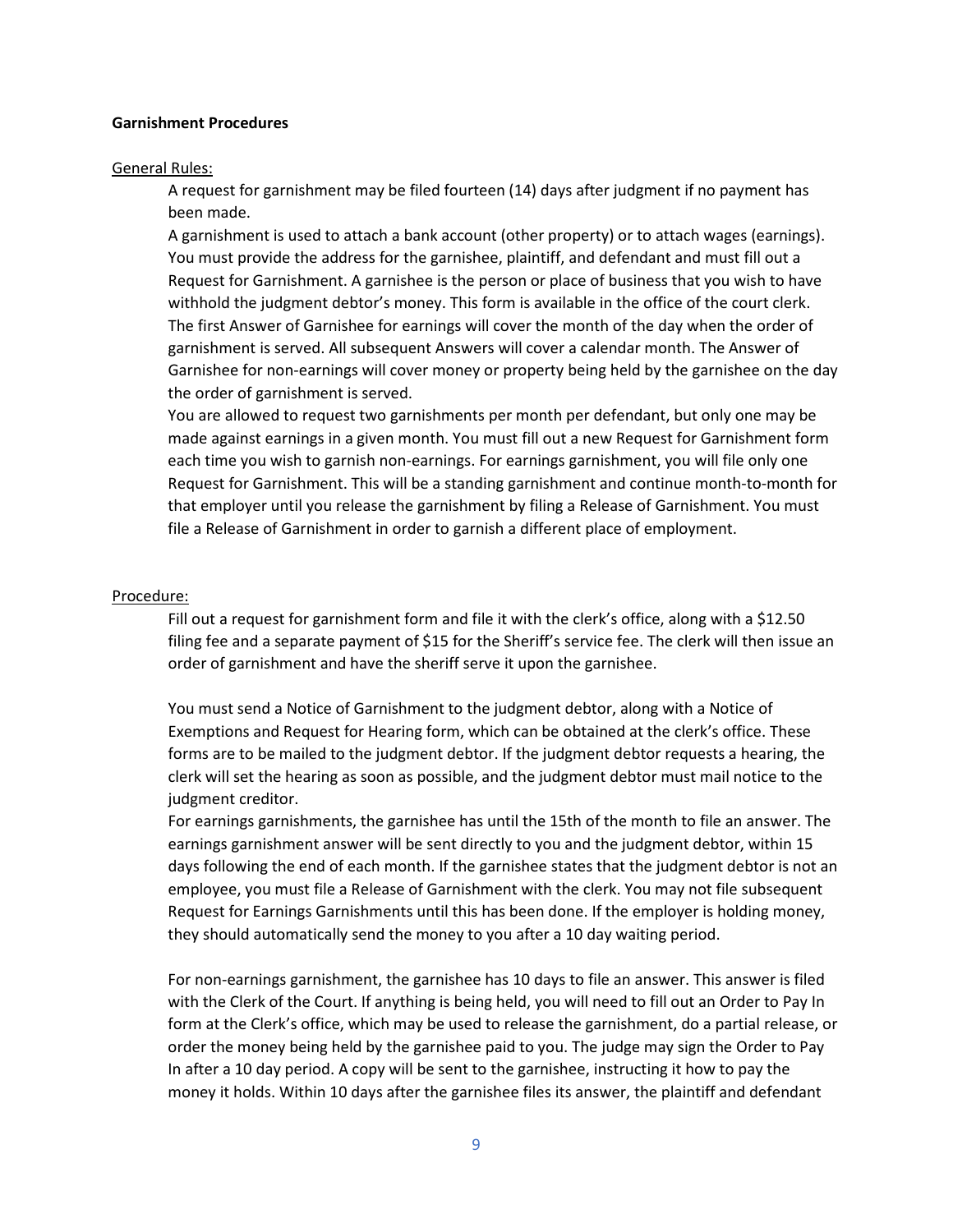have the right to contest any statement in the answer. An Order to Pay In (non-earnings) form will not be issued until this period has passed or any controversy raised by either party has been resolved. If either party replies disputing any statement in the answer of the garnishee, the contesting party must file that reply with the court and send a copy to the other party, all judgment creditors and the garnishee. The contesting party shall schedule a hearing with the court within 30 days after filing the reply.

You are required to maintain an account of all monies and credits applied to the judgment, all interest accrued, and the remaining unsatisfied balance. The court may, at any time, require you to provide this information.

When you have collected all money due to you, you must file a Satisfaction of Judgment. This form is available in the clerk's office.

If you have any questions concerning this procedure, you may want to contact an attorney to further explain this procedure or help you in carrying out the required steps.